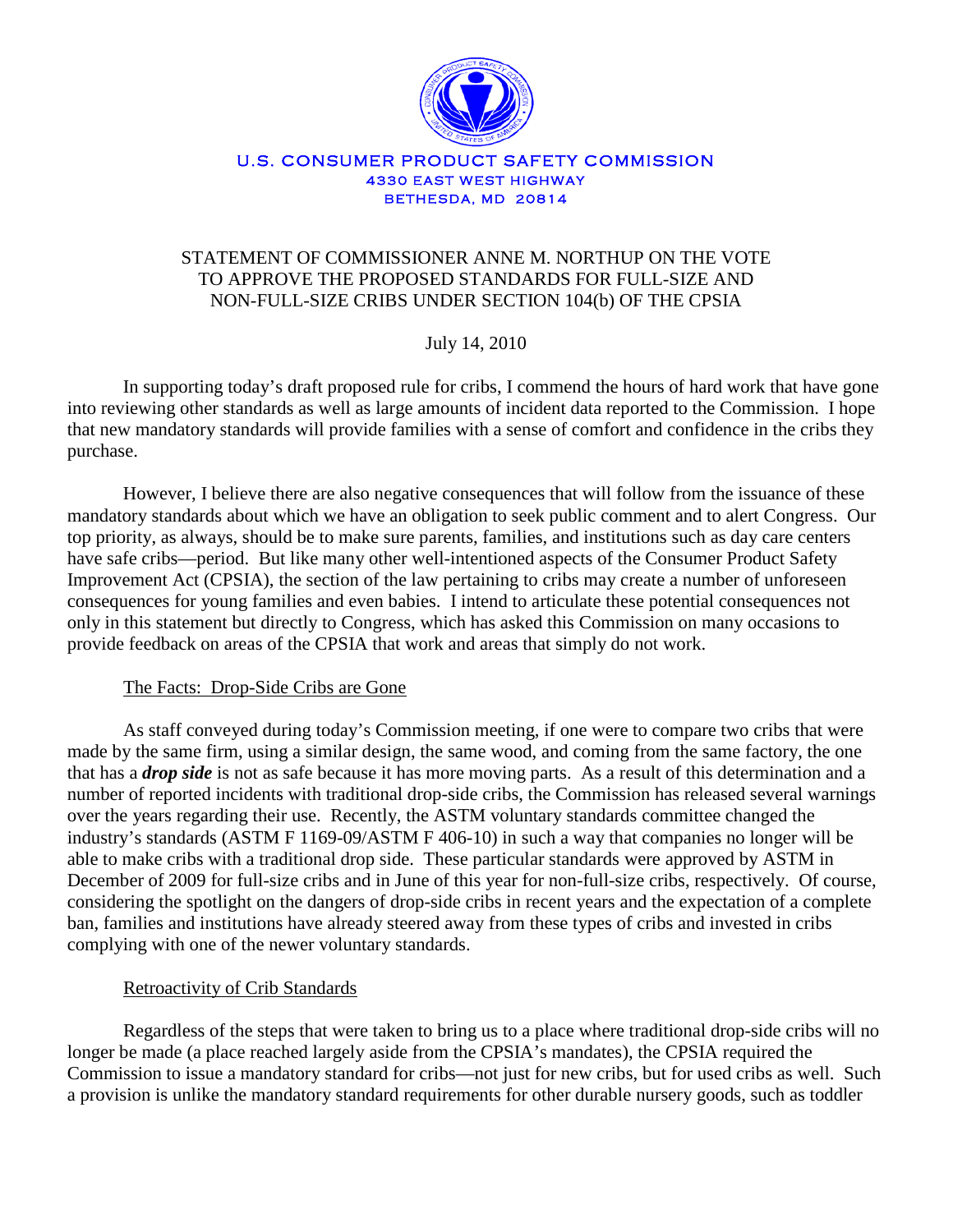#### Page 2

beds, play yards, or cradles. For cribs alone, the Commission's mandatory standard this year *will make every crib in this country obsolete overnight and unable to be sold—regardless of whether that crib was* ever subject to a recall or ever considered unsafe.

What are the consequences of this provision of the law? First, any young family who has bought a new crib over the past year (not a small investment) will not be able to sell it or donate it to a thrift store after it has been used—even if the crib has fixed sides and is safe. Families often invest in second-hand cribs or hand them down to another family member due to the high cost of new cribs. While the Commission advises consumers not to use any crib that is over ten years old, for example, the fact remains that the safest place for a baby to sleep is in a crib, and the second-hand market for cribs remains a lifesaver for many families.

Unfortunately, once this provision of the law becomes effective, retail stores and thrift stores will no longer be able to sell fixed-side, safe cribs currently in their inventories—a waste not only for those stores but for families in need of affordable cribs later this year or next. Currently, the draft proposed rule includes an effective date of *six months following the passage of the final rule*. I strongly request comments from retailers, thrift stores and other parties regarding the wisdom of this effective date and whether it provides enough time for retailers to sell down their inventories and for manufacturers to meet the coming spike in demand.

Furthermore, the law goes beyond just a prohibition on the purchase of new cribs. It expressly forbids cribs that do not meet the new mandatory standard from being offered *for use* by places of public accommodation. Once the new standard becomes effective, day care centers and hotels across the country will have to begin using brand-new cribs that meet the Commission-approved mandatory standard—even if they bought a crib earlier this year that meets the previous ASTM standard (less than a year old) and is completely safe. My biggest fear is that day care centers, in particular, will be stuck with no other option but to place babies in play yards or on floor mats—even temporarily—since the purchase of so many new cribs will be quite expensive. This result may not only mean that babies will be placed in less-safe sleep environments, but it will also represent a tremendous waste of money for families, day care centers, and taxpayer dollars that help fund many day care centers.

Another consequence of the retroactive effects of the law's provision on cribs that we barely mentioned in today's Commission meeting is that these mandatory standards for cribs *will again be retroactive every time they are updated in the future*. In other words, once the mandatory standards are modified in the future to respond to changes in the market, new innovations, or new hazards, all the new cribs that meet the Commission standard *this year* will become obsolete once again, cannot be resold, and day care centers once again will be forced to buy another set of new cribs. This situation will be disastrous for families and day care centers that depend on the availability of affordable cribs. I am not convinced that Congress intended such a drastic result. On this issue of "rolling" retroactivity, I would request comments from day care centers, hotels and the general public assessing what this will mean to them.

If you are a crib company, at this point you are probably "dancing a jig" because of the various effects of this law. While companies certainly will lose current inventory that does not meet the new standard, they will also reap tremendous financial rewards since *every family and day care center in the near future will be forced to purchase a brand-new crib*. They will not have access to any safe, used cribs in the resale market for quite a while. Even if they have recently gotten rid of their drop-side cribs, as this Commission has advised for many months, the new, fixed-side cribs they just bought will also be obsolete